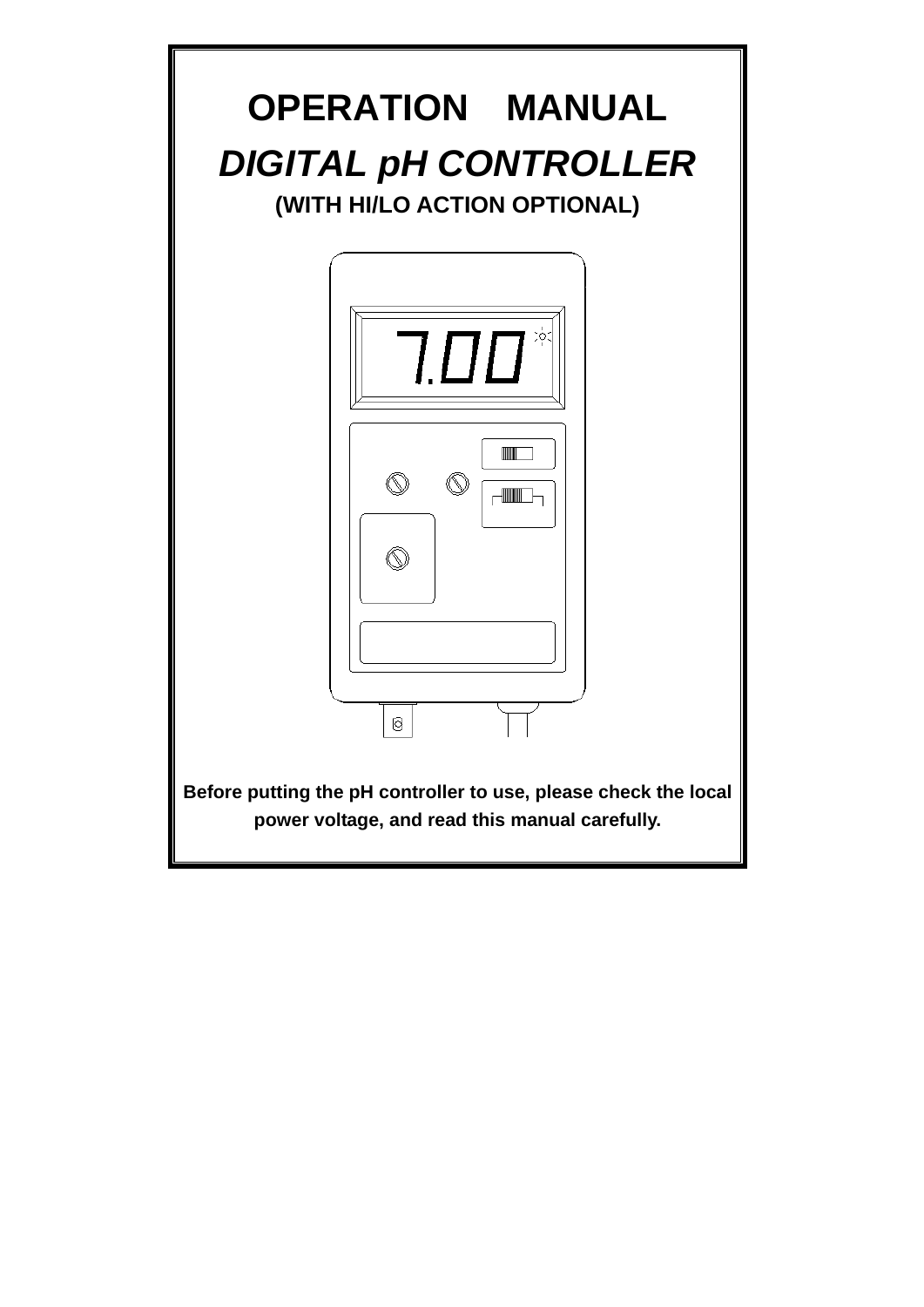### *FRONT PANEL DESCRIPTION*



- 
- 2) pH7 calibrate adjustment knob 7) HI/LO action function switch
- 
- 
- 5) Indicator of output in action 10) Power plug



- 1) Display 6) pH/SET function switch 3) pH4 slope adjustment knob 8) pH electrode BNC input terminal 4) Set adjustment knob 9) Control output power socket
	-

# *OPERATING (CALIBRATION)*

- 1) Connecting AC power supply. (Make sure the correct voltage.)
- 2) Connecting the pH electrode into the pH input terminal socket.
- 3) Slide the pH/SET switch to "pH" position.
- 4) Put the pH electrode into the standard buffer solution pH7.00. Waiting for a few seconds and adjust the "pH7" knob until the display reading exact 7.00.
- 5) Take away the pH electrode from buffer solution, and clean the electrode with fresh water.
- 6) Put the pH electrode into the standard buffer solution pH4.00, Waiting for a few seconds and adjust the "pH4" knob until the display reading exact 4.00. (You also can calibrating pH10.00 use the buffer solution pH10.00 instead of pH4.00 buffer solution.)
- 7) Take away the pH electrode from buffer solution, and clean the electrode with fresh water. (**Make sure doing the step 1 to 7 for calibrating when put a new pH electrode to use.**)
- 8) Put the pH electrode into the water what you want to measure and control the pH value. (We usually control the CO2 to lower the pH value of the water plant tank.)

**1**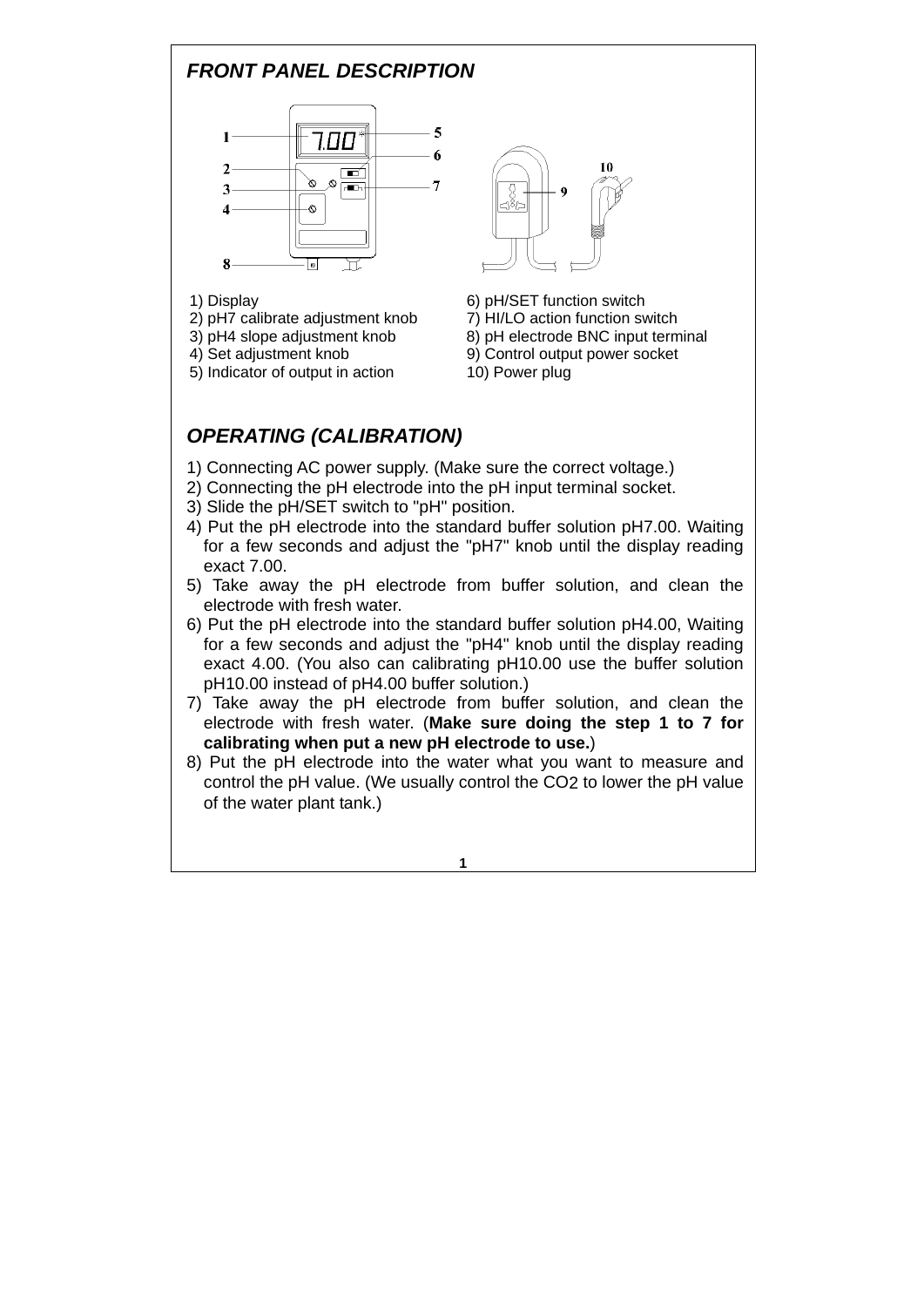#### *pH SETTING*

- 1) Slide the pH/SET switch to "SET" position.
- 2) Adjust the "SET" knob until the display reading exact your requirement.
- 3) Slide the pH/SET function switch to "pH" position for measuring.
- 4) Slide the HI/LO switch to "HI" position while the control output in action when pH measuring value goes above the set value. Slide the HI/LO switch to "LO" position while the control output in action when pH measuring value below the set value.
- 5) Put the pH electrode (after calibrating) into the water what you want to control the pH value. Now, the pH controller is working under your setting.

# *INSTRUCTION FOR CLEANING AND MAINTENANCE*

- 1) It must to pull out the power plug (turn off) when cleaning the controller.
- 2) Please wipe the housing with drying when cleaning, do not wipe with wetting.
- 3) It had better to calibrate the pH electrode during 2-4 weeks to make sure the reading within accuracy when measuring in a long time.

## *REMARK*

- 1) There is a protection "dead band" for output in action. The control output in action when the pH measuring value goes above the set value 3-5 digits. The control output off when the pH measuring value below the set value 3-5 digits. (HI/LO switch in "HI" position.)
- 2) The control output off when slide the pH/SET function switch in "SET" position for adjusting the setting valve.
- 3) In door use only.

 **Do not sock the electrode cap in water.** 

**pH electrode input BNC terminal should plug in pH electrode only.**

**Please use this controller away from the electronic ballast.**

**2**